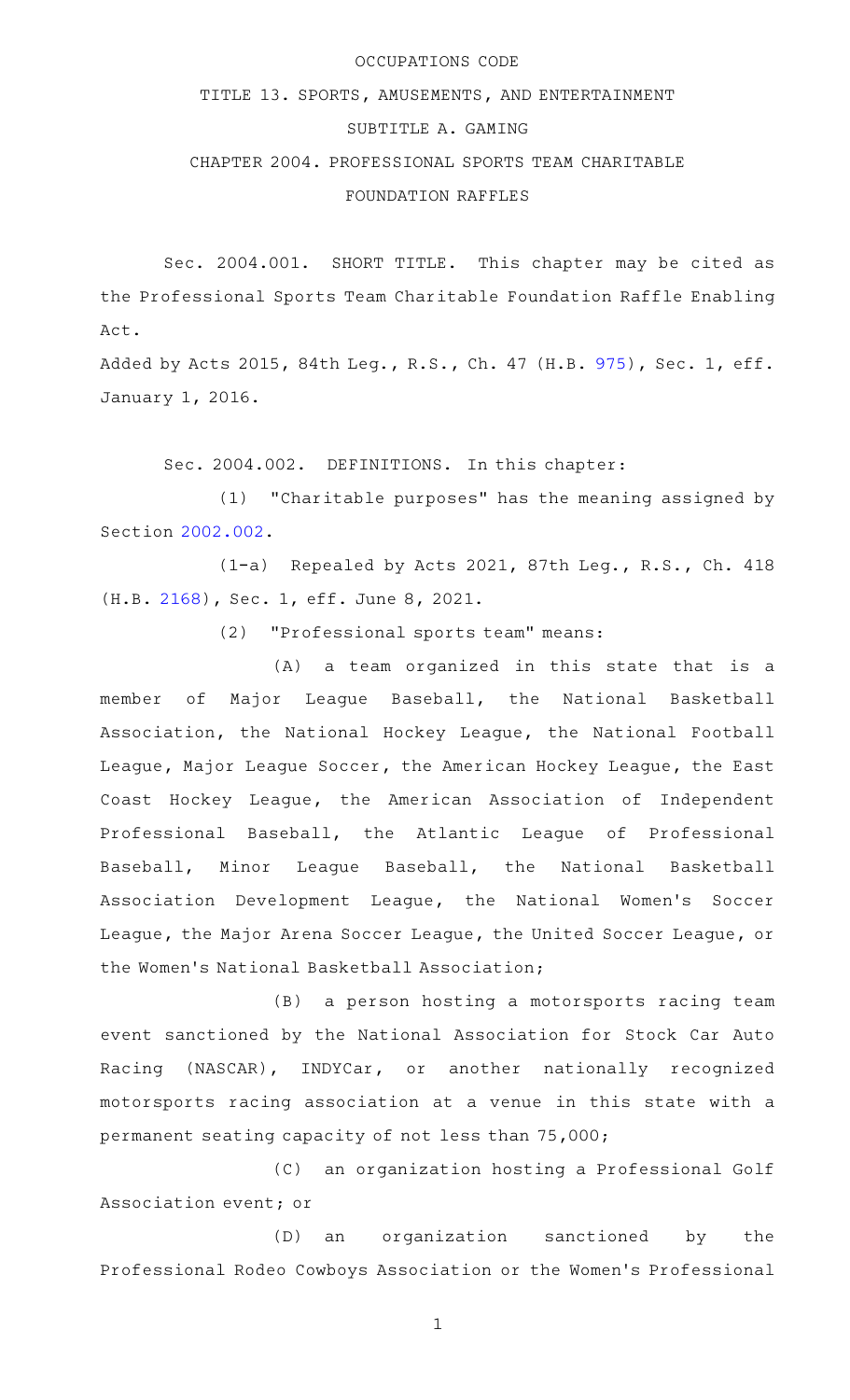Rodeo Association.

(3) "Professional sports team charitable foundation" means an organization that:

(A) holds a certificate of formation under the Business Organizations Code or is otherwise incorporated under the laws of this state;

(B) is associated with a professional sports team; and

 $(C)$  is formed for charitable purposes.

(4) "Raffle" has the meaning assigned by Section [2002.002](https://statutes.capitol.texas.gov/GetStatute.aspx?Code=OC&Value=2002.002).

(5) "Rodeo event" means a rodeo conducted at a rodeo venue.

(6) "Rodeo venue" means a facility owned or operated by and operated as the home venue of an organization sanctioned by the Professional Rodeo Cowboys Association or the Women 's Professional Rodeo Association at which rodeos are conducted by that organization.

Added by Acts 2015, 84th Leg., R.S., Ch. 47 (H.B. [975](http://www.legis.state.tx.us/tlodocs/84R/billtext/html/HB00975F.HTM)), Sec. 1, eff. January 1, 2016.

Amended by:

Acts 2017, 85th Leg., R.S., Ch. 895 (H.B. [3125](http://www.legis.state.tx.us/tlodocs/85R/billtext/html/HB03125F.HTM)), Sec. 1, eff. December 1, 2017.

Acts 2021, 87th Leg., R.S., Ch. 418 (H.B. [2168](http://www.legis.state.tx.us/tlodocs/87R/billtext/html/HB02168F.HTM)), Sec. 1, eff. June 8, 2021.

Acts 2021, 87th Leg., R.S., Ch. 483 (H.B. [3012](http://www.legis.state.tx.us/tlodocs/87R/billtext/html/HB03012F.HTM)), Sec. 1, eff. December 1, 2021.

Sec. 2004.003. QUALIFICATIONS TO CONDUCT RAFFLE. A professional sports team charitable foundation is qualified to conduct charitable raffles under this chapter if the foundation:

(1) is associated with a professional sports team with a home venue or rodeo venue located in this state;

(2) does not distribute any of its income to its members, officers, or governing body, other than as reasonable compensation for services;

(3) has existed for at least the three years preceding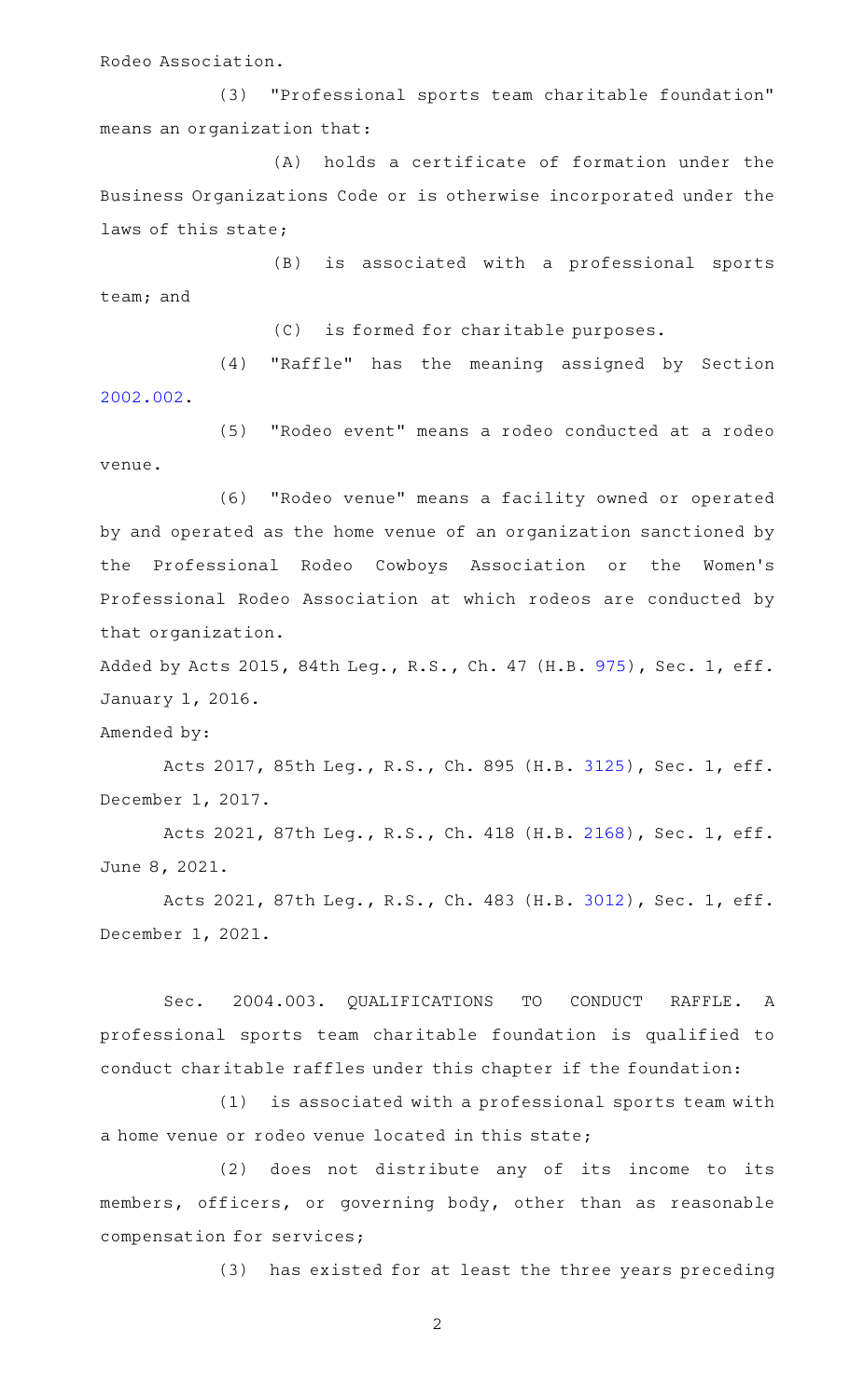the conduct of a raffle under this chapter;

(4) does not devote a substantial part of its activities to attempting to influence legislation and does not participate or intervene in any political campaign on behalf of any candidate for public office in any manner, including by publishing or distributing statements or making campaign contributions;

(5) qualifies for and has obtained an exemption from federal income tax from the Internal Revenue Service as a charitable organization described in Section 501(c)(3), Internal Revenue Code of 1986; and

(6) does not have or recognize any local chapter, affiliate, unit, or subsidiary organization in this state. Amended by:

Acts 2021, 87th Leg., R.S., Ch. 483 (H.B. [3012](http://www.legis.state.tx.us/tlodocs/87R/billtext/html/HB03012F.HTM)), Sec. 2, eff. December 1, 2021.

Sec. 2004.004. RAFFLE AUTHORIZED; TICKET SALES. (a) A professional sports team charitable foundation that meets the qualifications under Section [2004.003](https://statutes.capitol.texas.gov/GetStatute.aspx?Code=OC&Value=2004.003) may conduct a charitable raffle during each preseason, regular season, and postseason game hosted at the home venue or each rodeo event at the rodeo venue of the professional sports team associated with the foundation to provide revenue for the foundation 's charitable purposes.

(b) A professional sports team charitable foundation authorized to conduct a raffle under this section may award to a raffle winner selected by random draw a cash prize in an amount not to exceed 50 percent of the gross proceeds collected from the sale of raffle tickets.

(c) Only employees or volunteers of the professional sports team charitable foundation or the professional sports team associated with the foundation may sell raffle tickets for a charitable raffle conducted under this chapter.

(d) Only persons 18 years of age or older may purchase raffle tickets in a charitable raffle conducted under this chapter. Added by Acts 2015, 84th Leg., R.S., Ch. 47 (H.B. [975](http://www.legis.state.tx.us/tlodocs/84R/billtext/html/HB00975F.HTM)), Sec. 1, eff. January 1, 2016.

Amended by: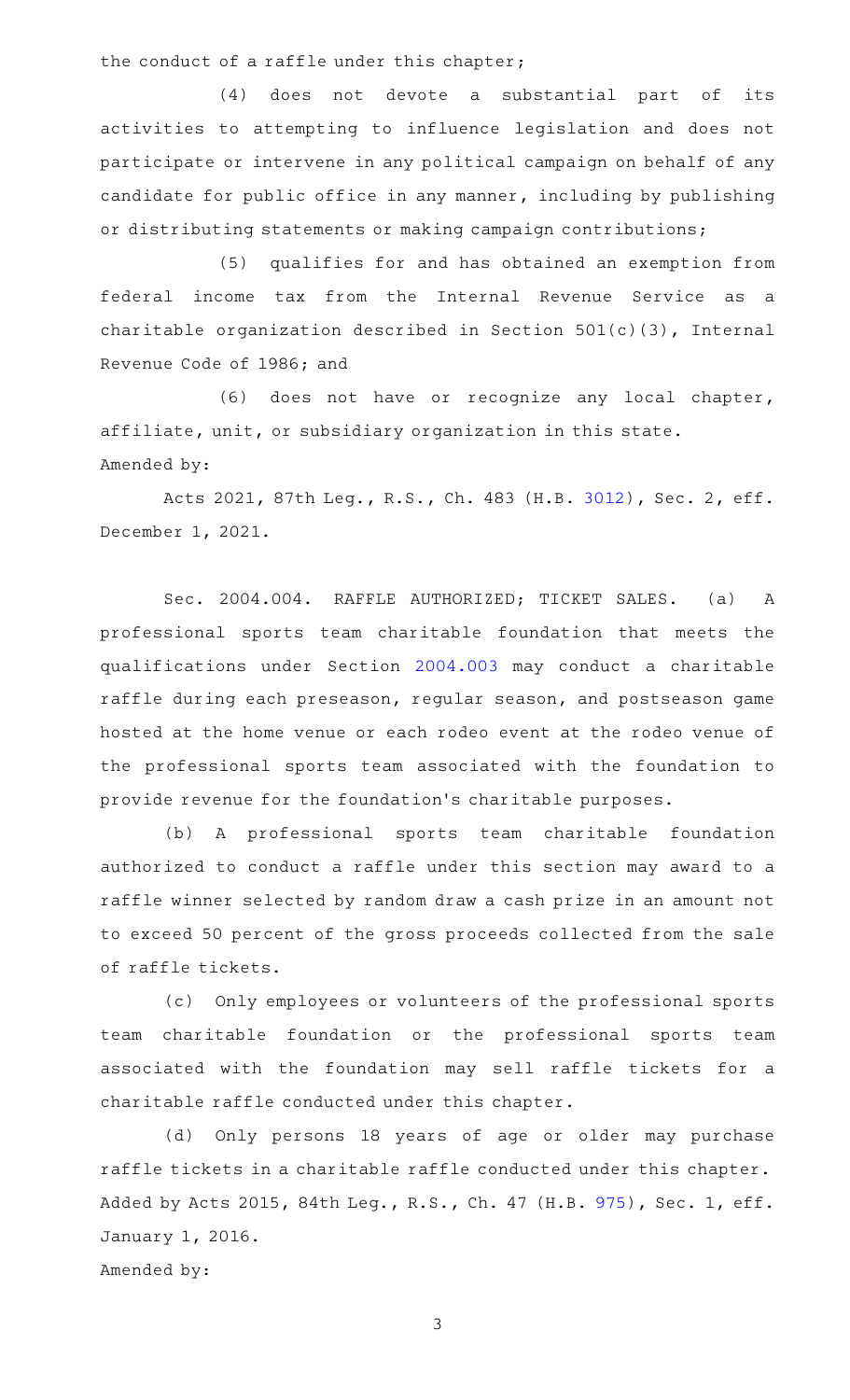Acts 2021, 87th Leg., R.S., Ch. 483 (H.B. [3012](http://www.legis.state.tx.us/tlodocs/87R/billtext/html/HB03012F.HTM)), Sec. 3, eff. December 1, 2021.

Sec. 2004.005. TICKET DISCLOSURES. The following information must be printed on each raffle ticket sold or offered for sale under this chapter:

 $(1)$  the name of the raffle for which the ticket is offered for sale and the sales station at which the ticket was purchased;

 $(2)$  the date on which the random draw to determine the winner of the raffle will occur and the manner in which the winning ticket for the raffle will be announced;

(3) the procedure and location for claiming a prize;

(4) the time allowed for a prize winner to claim a prize; and

(5) the logo of the professional sports team charitable foundation, the logo of the professional sports team associated with the foundation, or both. Added by Acts 2015, 84th Leg., R.S., Ch. 47 (H.B. [975](http://www.legis.state.tx.us/tlodocs/84R/billtext/html/HB00975F.HTM)), Sec. 1, eff.

January 1, 2016.

Sec. 2004.006. USE OF RAFFLE PROCEEDS. All proceeds from the sale of raffle tickets less the amounts deducted for reasonable operating expenses and cash prizes must be used for the charitable purposes of the professional sports team charitable foundation. Added by Acts 2015, 84th Leg., R.S., Ch. 47 (H.B. [975](http://www.legis.state.tx.us/tlodocs/84R/billtext/html/HB00975F.HTM)), Sec. 1, eff. January 1, 2016.

Sec. 2004.007. REASONABLE OPERATING EXPENSES. (a) For each raffle conducted under this chapter, a professional sports team charitable foundation may deduct not more than 10 percent of the gross proceeds collected from the sale of tickets for the raffle to pay the reasonable operating expenses of conducting the raffle.

(b) For purposes of this chapter, reasonable operating expenses include:

(1) promotion, advertisements, charitable foundation fund-raising events, equipment, and administrative expenses; and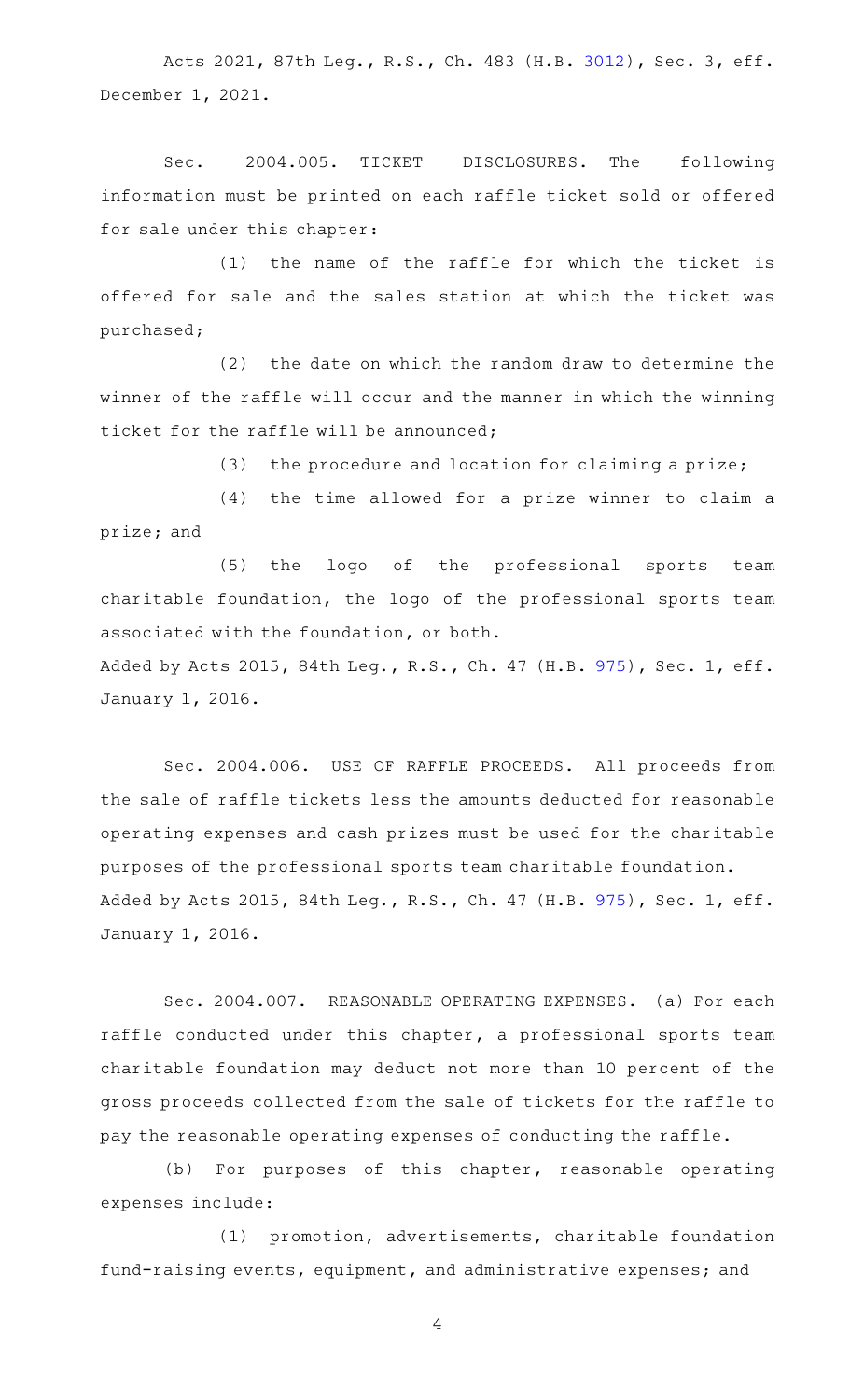(2) purchase, lease, or licensing fees for the equipment, hardware, and software necessary to:

(A) sell raffle tickets to raffle participants;

(B) conduct random drawings to select prize winners; and

(C) continuously calculate the number of ticket sales, amount of money collected, amount of cash prize to be awarded, amount of money raised for charitable purposes, and amount of gross ticket sales that may be deducted for reasonable operating expenses.

Added by Acts 2015, 84th Leg., R.S., Ch. 47 (H.B. [975](http://www.legis.state.tx.us/tlodocs/84R/billtext/html/HB00975F.HTM)), Sec. 1, eff. January 1, 2016.

Sec. 2004.008. COMMUNICATION OF WINNING NUMBER. The winning number of a charitable raffle conducted under this chapter may not be communicated to raffle participants by means of interactive and instantaneous technology. Added by Acts 2015, 84th Leg., R.S., Ch. 47 (H.B. [975](http://www.legis.state.tx.us/tlodocs/84R/billtext/html/HB00975F.HTM)), Sec. 1, eff.

January 1, 2016.

Sec. 2004.009. CRIMINAL PENALTIES. (a) Repealed by Acts 2021, 87th Leg., R.S., Ch. 418 (H.B. [2168](http://www.legis.state.tx.us/tlodocs/87R/billtext/html/HB02168F.HTM)), Sec. 1, eff. June 8, 2021.

(b) A person commits an offense if the person sells or offers to sell a raffle ticket for a charitable raffle conducted under this chapter to an individual that the person knows to be younger than 18 years of age.

(c) A person commits an offense if the person purchases a raffle ticket for a charitable raffle conducted under this chapter with the proceeds of a check issued as a payment under the financial assistance program administered under Chapter [31,](https://statutes.capitol.texas.gov/GetStatute.aspx?Code=HR&Value=31) Human Resources Code.

(d) A person commits an offense if the person misrepresents the person's age or displays fraudulent evidence that the person is 18 years of age or older in order to purchase a raffle ticket for a charitable raffle conducted under this chapter.

(e) An offense under this section is a Class C misdemeanor.